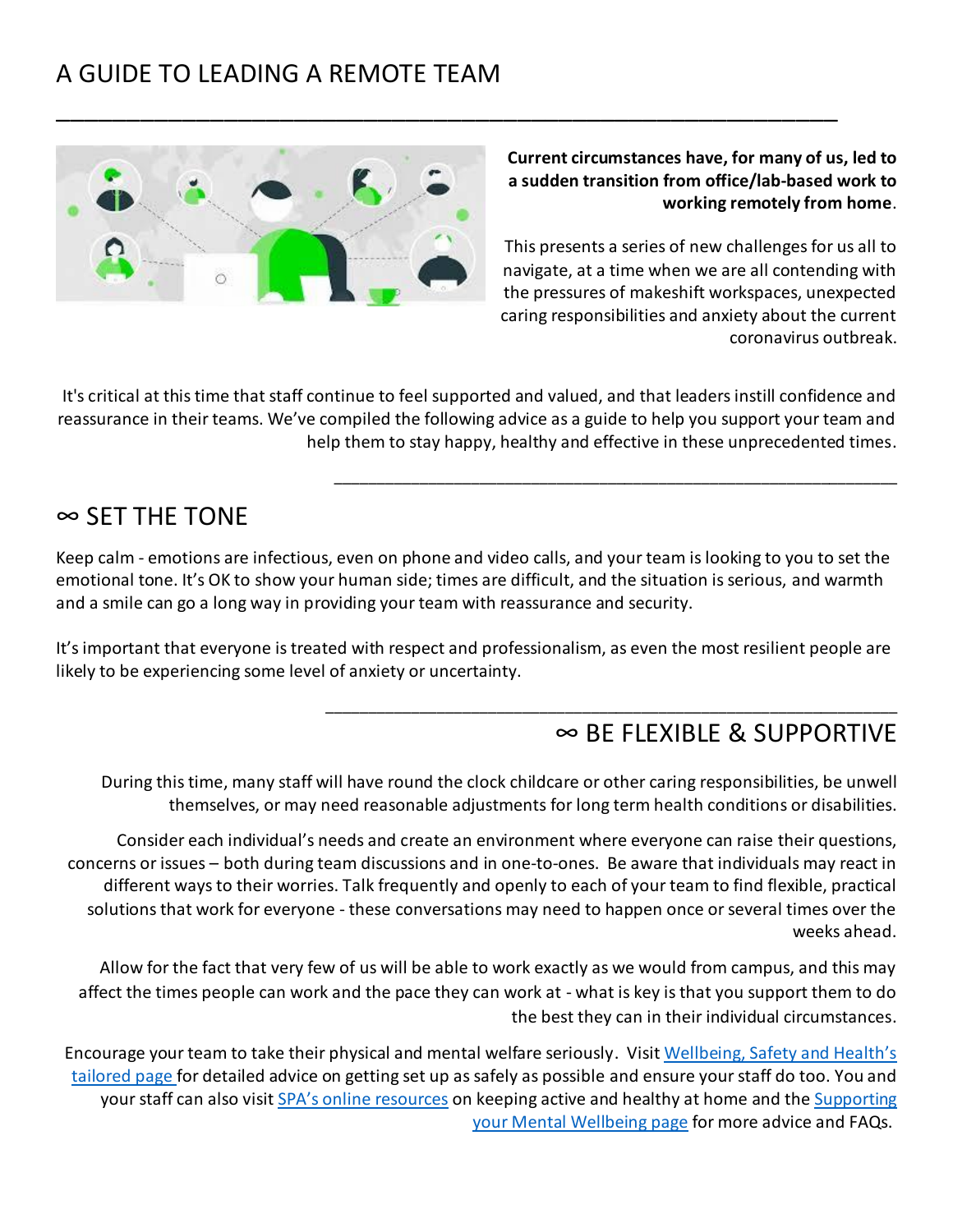# ∞ EMBRACE THE TECHNOLOGY THAT'S AVAILABLE TO YOU

Optimise the use of our IT systems (Microsoft Teams & Outlook; video calls; telephone contact) for team meetings, individual and group discussions and to support collaborative working.

Identify any support which individuals might need in order to participate. For those not yet confident in using MS Teams, point them in the direction of the UoL IT [Website](https://it.leeds.ac.uk/it?id=kb_article&sysparm_article=KB0012997) which links to other resources, such as free online Microsoft [Instructor-led training.](https://docs.microsoft.com/en-us/microsoftteams/instructor-led-training-teams-landing-page#pivot=home&panel=home-all)

It can be challenging to hold a meeting online when kids and pets are in the background, interruptions can be inevitable. It's important that people know that it's not the end of the world when interruptions happen.

Ensure you're aware of any equipment your team members need to fulfill their roles from home, or, where necessary, consider alternative types of work they can do.

With prior approval from the Head of School/Service (or nominee), currently, the University may reimburse small scale expenditure (up to £40) for vital equipment such as IT cabling, wireless USB devices, and headsets for staff working from home. For further information, please see the [University of Leeds Coronavirus](https://coronavirus.leeds.ac.uk/staff-advice/working-from-home/#ways-working)  [Microsite.](https://coronavirus.leeds.ac.uk/staff-advice/working-from-home/#ways-working)

#### ∞ REVIEW ANY REASONABLE ADJUSTMENTS

The University is committed to making reasonable adjustments for disabled staff. Be proactive in discussing how any adjustments currently in place may need to be reviewed in light of current circumstances.

The challenges that disabled team members experience could be exacerbated by the change to our ways of working, so discuss any alterations or additional adjustments that may be needed, including how adjustments might work with any caring responsibilities they may have.

You can find out more on our Equality and Inclusion webpages outlining [support for disabled staff.](https://equality.leeds.ac.uk/support-and-resources/support-for-disabled-staff/)

\_\_\_\_\_\_\_\_\_\_\_\_\_\_\_\_\_\_\_\_\_\_\_\_\_\_\_\_\_\_\_\_\_\_\_\_\_\_\_\_\_\_\_\_\_\_\_\_\_\_\_\_\_\_\_\_\_\_\_\_\_\_\_\_\_\_\_\_\_\_\_\_\_\_\_\_\_\_\_\_

## ∞ AGREE A COMMS STRATEGY WITH YOUR TEAM

\_\_\_\_\_\_\_\_\_\_\_\_\_\_\_\_\_\_\_\_\_\_\_\_\_\_\_\_\_\_\_\_\_\_\_\_\_\_\_\_\_\_\_\_\_\_\_\_\_\_\_\_\_\_\_\_\_\_\_\_\_\_\_\_\_

You've got the technology in place to communicate with your team, but remote working is more effective when you agree the frequency and ideal timing of your communications. You might, for example, agree to have video calls via MS Teams twice a week, and use the chat function when something is urgent in the meantime.

Let your team know what you need from them for this arrangement to work well, and review this regularly. Build team updates into your week and provide as much clarity as possible on next steps and timeframes for working as a dispersed team.

\_\_\_\_\_\_\_\_\_\_\_\_\_\_\_\_\_\_\_\_\_\_\_\_\_\_\_\_\_\_\_\_\_\_\_\_\_\_\_\_\_\_\_\_\_\_\_\_\_\_\_\_\_\_\_\_\_\_\_\_\_\_\_\_\_\_\_\_\_\_\_\_\_\_\_\_\_\_\_\_\_\_\_